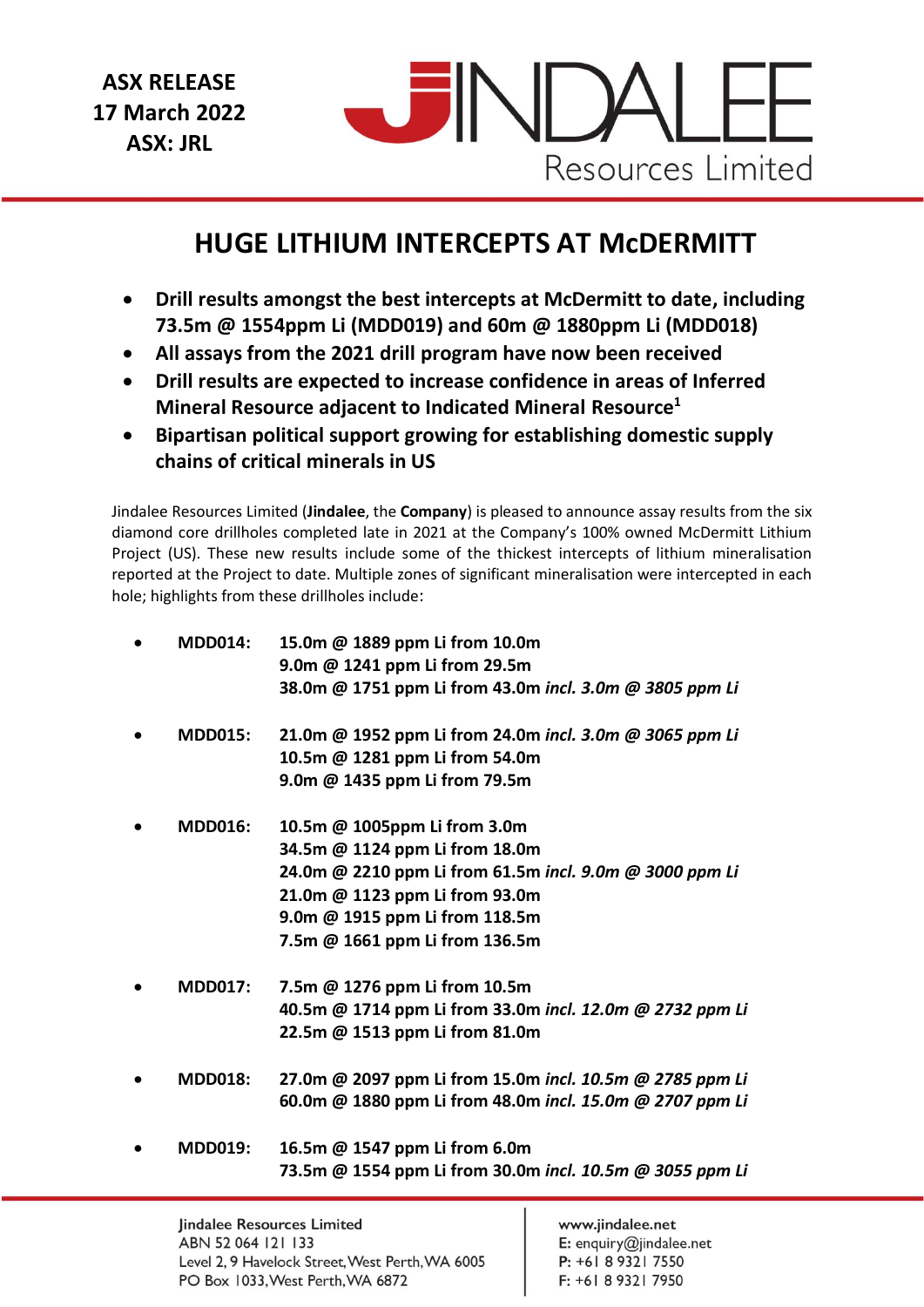

The drilling confirms significant mineralisation near surface, over large thicknesses and with excellent grade continuity. Importantly, these diamond drill holes have encountered several higher-grade zones (>3000ppm lithium) within the Mineral Resource, reinforcing the potential scalability of the Project.

The new drill data will be used to update the Mineral Resource Estimate (MRE) which is anticipated to be complete early in the June quarter.

A full summary of all drill hole data and significant intercepts received from the 2021 drill program is included Annexure A.



**Figure 1. Plan location map of McDermitt Resource<sup>1</sup> and drill hole collars.**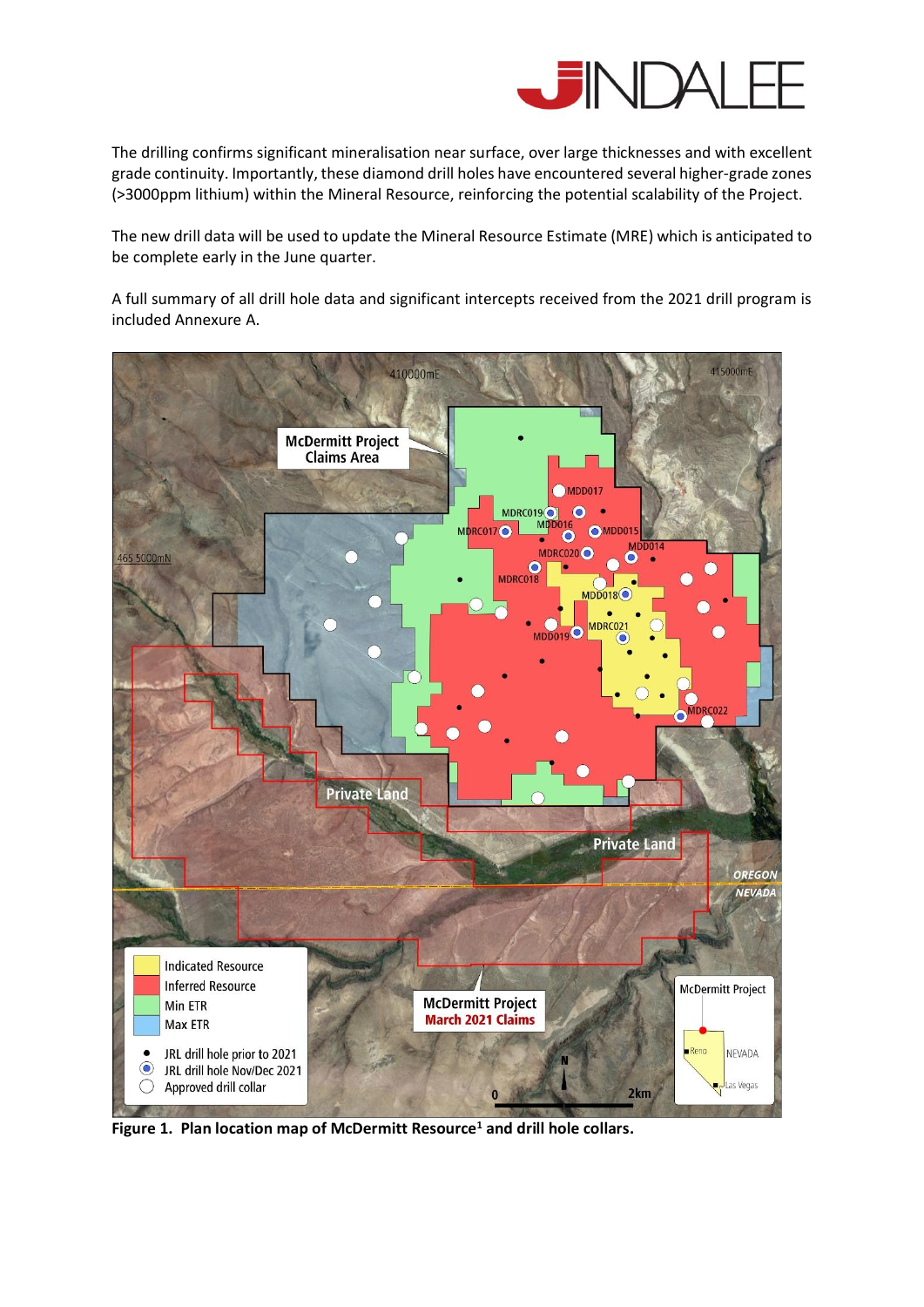

## **Growing Bipartisan Support for US Critical Mineral Projects**

Jindalee is encouraged by recent announcements from both sides of US politics expressing concern with the current dependence of the US on foreign sources of critical minerals (including lithium), that could have positive implications for the development of McDermitt.

On 8 March 2022, Senator Wyden (Democrat, Oregon) introduced legislation to support processing and production of critical minerals to increase and expand domestic manufacturing and ease reliance on foreign sources of oil and gas<sup>2</sup>. This was followed by a bipartisan letter to President Biden on 11 March 2022, jointly signed by Senators Murkowski, Manchin, Risch and Cassidy, urging the president to invoke the Defense Production Act to accelerate production of battery materials, including lithium<sup>3</sup>.

### **McDermitt Lithium Project – Background**

On 8 April 2021 Jindalee announced an updated Mineral Resource Estimate (**MRE**) of **1.43 Bt @ 1,320ppm Li** (0.28% Li<sub>2</sub>O) for a total of 10.1Mt of Lithium Carbonate Equivalent (LCE) at 1,000ppm Li cut-off had been estimated at McDermitt (Table  $1$ )<sup>1</sup>:

| Cut-off           |                        | <b>Indicated Resource</b> |                    |                        | <b>Inferred Resource</b> |                    | <b>Indicated &amp; Inferred Resource</b> |                   |                    |
|-------------------|------------------------|---------------------------|--------------------|------------------------|--------------------------|--------------------|------------------------------------------|-------------------|--------------------|
| Grade<br>(ppm Li) | <b>Tonnage</b><br>(Mt) | Li Grade<br>(ppm)         | <b>LCE</b><br>(Mt) | <b>Tonnage</b><br>(Mt) | Li Grade<br>(ppm)        | <b>LCE</b><br>(Mt) | <b>Tonnage</b><br>(Mt)                   | Li Grade<br>(ppm) | <b>LCE</b><br>(Mt) |
| 500               | 283                    | 1,340                     | 2.0                | 2,020                  | 1,130                    | 12.1               | 2,300                                    | 1,150             | 14.1               |
| 1,000             | 233                    | 1,430                     | 1.8                | 1,200                  | 1,300                    | 8.3                | 1,430                                    | 1,320             | 10.1               |
| 1,500             | 73                     | 1,910                     | 0.7                | 240                    | 1,750                    | 2.2                | 313                                      | 1,790             | 3.0                |
| 1,750             | 44                     | 2,110                     | 0.5                | 85                     | 2,000                    | 0.9                | 129                                      | 2,040             | 1.4                |
| 2,000             | 23                     | 2,310                     | 0.3                | 34                     | 2,200                    | 0.4                | 57                                       | 2,240             | 0.7                |

**Table 1.Summary of McDermitt Mineral Resource Estimate at varying cut-off grades, with preferred reporting cutoff of 1,000ppm highlighted. Note: totals may vary due to rounding.**

The Mineral Resource was estimated using a cut-off grade of 1,000ppm Li, which is considered appropriate in the context of similar projects and based on an assessment of the likelihood of future economic extraction as required by the JORC (2012) Code. The entire Mineral Resource sits within 100m of surface and is flat lying, both positive factors for future project economics. The results of the MRE at a full range of cut-off grades demonstrate the scalability of the project.

In September 2021 Jindalee announced the results of a positive preliminary Scoping Study<sup>4</sup> based on the Indicated and Inferred Mineral Resource. The key outcomes of the Study highlighted the potential of the Project to support a viable standalone lithium mining and processing operation and reinforced the significance of McDermitt as a potential long-life source of future supply to the rapidly growing US battery manufacturing industry. Due to regulatory constraints surrounding the reliance on Inferred Mineral Resources, detailed production and financial metrics were unable to be released to the market.

In November 2021 Jindalee announced that drill permits had been received, approving a total of 39 drillholes planned with the intent to increase confidence in the Mineral Resource and test for potential resource extensions<sup>5</sup>. Drilling commenced late November 2021 with a total of 11 drillholes completed before stopping for the Christmas break. The 12<sup>th</sup> hole, MDRC018, was only drilled to 32m depth before it was abandoned due to poor drilling conditions. The hole finished in a zone of significant lithium mineralisation of 10.7m @ 2,354ppm Li<sup>6</sup>. It is anticipated that this hole will be redrilled with the next round of drilling.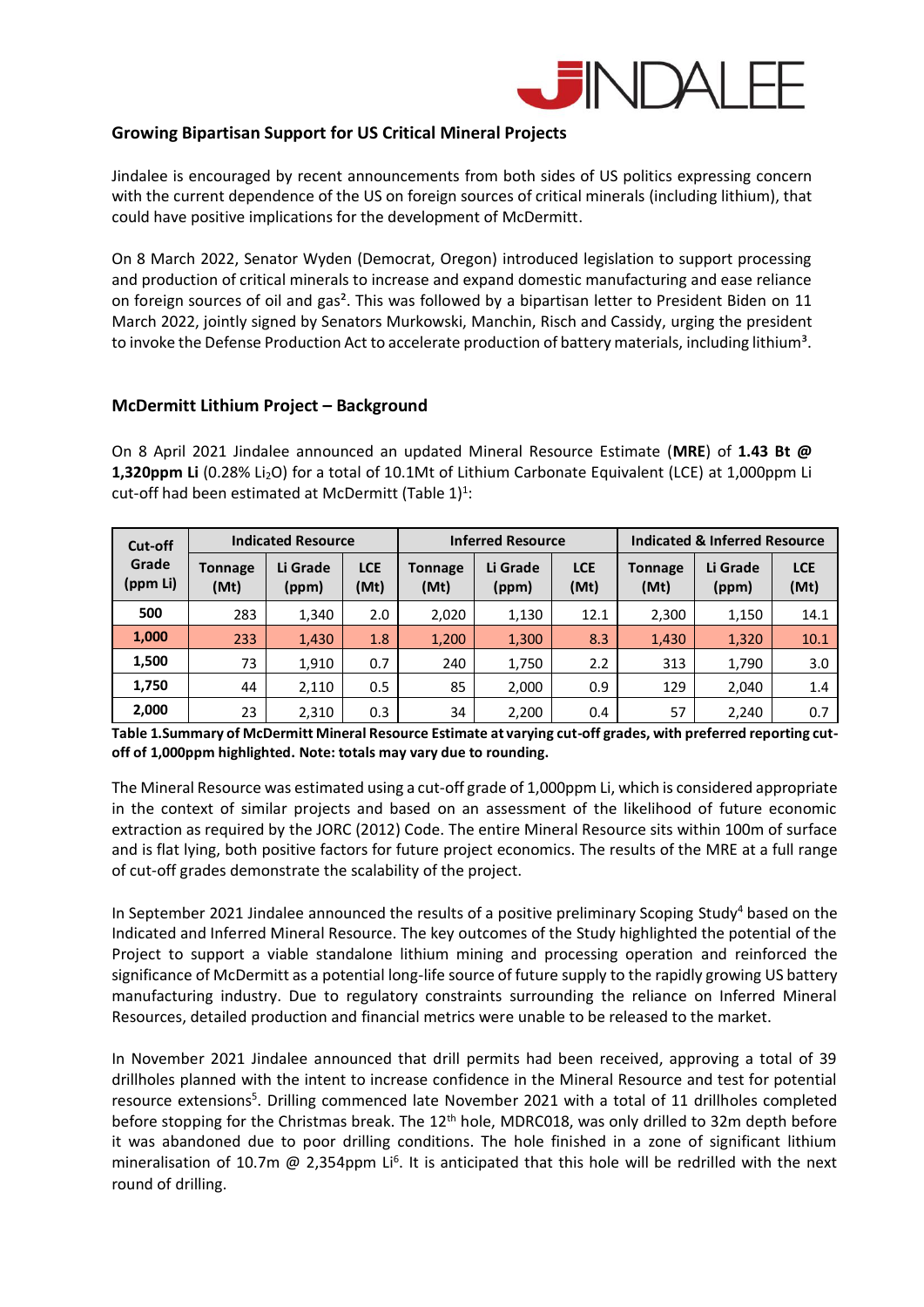

#### **Next Steps**

Planning for the next phase of drilling in 2022 is well-advanced with all drill permits in hand. The remainder of the drilling will focus on investigating the untested mineral potential across the western tenure and look for opportunities for higher grade material.

Jindalee continues to advance the Project through its application for an Exploration Plan of Operations (EPO). Baseline studies to feed into the EPO are being coordinated with the Bureau of Land Management (BLM) and the Oregon Department of Geology and Mineral Industries (DOGAMI). In addition, further metallurgical test work has commenced at Nagrom, Western Australia.

Further information on the drilling program and the McDermitt Project are contained in Annexure B.

Authorised for release by the Board of Jindalee Resources Limited.

For further information please contact:

|    | LINDSAY DUDFIELD          |    | KAREN WELLMAN                  |
|----|---------------------------|----|--------------------------------|
|    | <b>Executive Director</b> |    | <b>Chief Executive Officer</b> |
| T. | + 61 8 9321 7550          |    | $T: +61893217550$              |
| E: | enquiry@jindalee.net      | E: | enguiry@jindalee.net           |

#### About Jindalee

Jindalee Resources Limited (ASX: JRL) is an exploration company with direct and indirect exposure to lithium, gold, base and strategic metals, iron ore, uranium and magnesite through projects generated by the Company's technical team. Jindalee has a track record of rewarding shareholders, including priority entitlements to several successful IPO's and payment of a special dividend.

Jindalee's strategy is to acquire prospective ground, add value through focussed exploration and either advance key assets to development, introduce partners to assist in funding further progress or fund this activity via a dedicated company in which Jindalee retains a significant interest.

At 31 December 2021 Jindalee held cash and marketable securities worth approximately \$12.8M<sup>7</sup>, which combined with the Company's tight capital structure (only 54.1M shares on issue), provides a strong base for advancing projects currently held by Jindalee and leveraging into new opportunities.

#### References:

Additional details including JORC 2012 reporting tables, where applicable, can be found in the following releases lodged with ASX and referred to in this announcement:

- 1. Jindalee Resources ASX announcement 08/04/2021: "McDermitt Lithium Resource confirmed as largest in USA"
- 2. <https://www.wyden.senate.gov/news/press-releases>
- 3. <https://bloomberg.com/news/articles/2022-03-11>
- 4. Jindalee Resources ASX announcement 16/09/2021: "Positive Preliminary Scoping Study".
- 5. Jindalee Resources ASX announcement 29/11/2021: "Drilling commences at McDermitt Lithium Project, USA"
- 6. Jindalee Resources ASX announcement 19/01/2022: "Strong first results received for McDermitt Lithium Project"
- 7. Jindalee Resources ASX announcements 28/01/2022: "Quarterly Activities Report" & "Quarterly Cashflow Report"

#### Competent Persons Statement

The information in this report that relates to Exploration Results, Mineral Resources or Ore Reserves is based on information compiled by Mr Lindsay Dudfield and Mrs Karen Wellman. Mr Dudfield is a consultant to the Company and a Member of the Australasian Institute of Mining and Metallurgy and the Australian Institute of Geoscientists. Mrs Wellman is an employee of the Company and a Member of the Australasian Institute of Mining and Metallurgy. Both Mr Dudfield and Mrs Wellman have sufficient experience relevant to the styles of mineralisation and types of deposits under consideration, and to the activity being undertaken, to qualify as Competent Persons as defined in the 2012 Edition of the 'Australasian Code for Reporting of Exploration Results, Minerals Resources and Ore Reserves.' Mr Dudfield and Mrs Wellman consent to the inclusion in this report of the matters based on this information in the form and context in which it appears.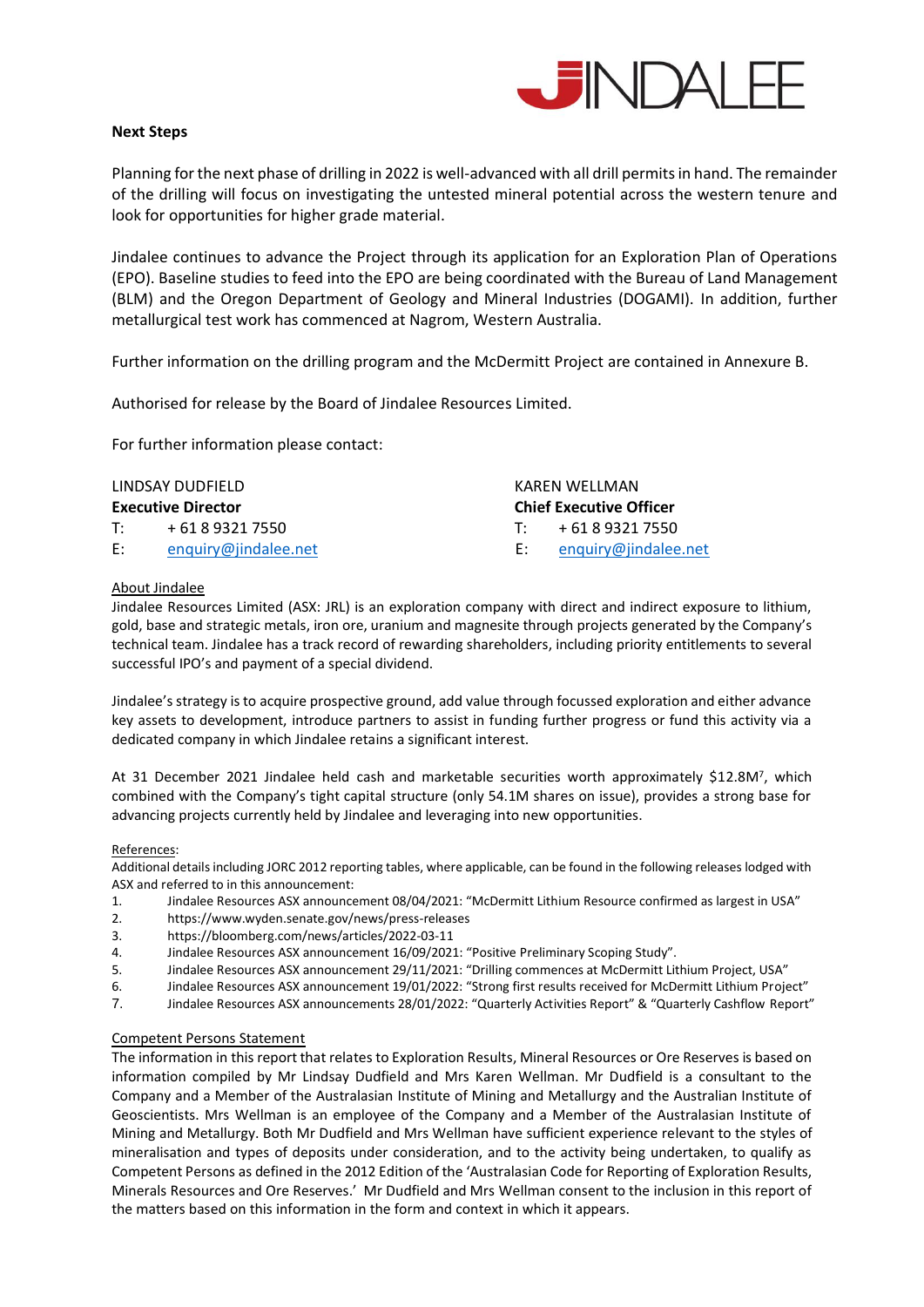

The information in this report that relates to the Exploration Target and the Mineral Resource Estimate for the McDermitt deposit is based on information compiled by Mr. Arnold van der Heyden, who is a Member and Chartered Professional (Geology) of the Australasian Institute of Mining and Metallurgy and a Director of H&S Consultants Pty Ltd. Mr. van der Heyden has sufficient experience relevant to the style of mineralisation and type of deposit under consideration and to the activity being undertaken to qualify as a Competent Person as defined in the 2012 Edition of the 'Australasian Code for Reporting of Exploration Results, Mineral Resources and Ore Reserves' (JORC Code). The Company confirms that it is not aware of any further new information or data that materially affects the information included in the original market announcements by Jindalee Resources Ltd (JRL) entitled "McDermitt Lithium Resource confirmed as largest in USA" released on 8 April 2021 and in the case of estimates of Mineral Resources, that all material assumptions and technical parameters underpinning the estimates in the relevant market announcement continue to apply and have not materially changed. To the extent disclosed above, the Company confirms that the form and context in which the Competent Person's findings are presented have not been materially modified from the original market announcement.

#### Forward-Looking Statements

This document may contain certain forward-looking statements. Forward-looking statements include but are not limited to statements concerning Jindalee Resources Limited's (Jindalee's) current expectations, estimates and projections about the industry in which Jindalee operates, and beliefs and assumptions regarding Jindalee's future performance. When used in this document, the words such as "anticipate", "could", "plan", "estimate", "expects", "seeks", "intends", "may", "potential", "should", and similar expressions are forward-looking statements. Although Jindalee believes that its expectations reflected in these forward-looking statements are reasonable, such statements are subject to known and unknown risks, uncertainties and other factors, some of which are beyond the control of Jindalee and no assurance can be given that actual results will be consistent with these forward-looking statements.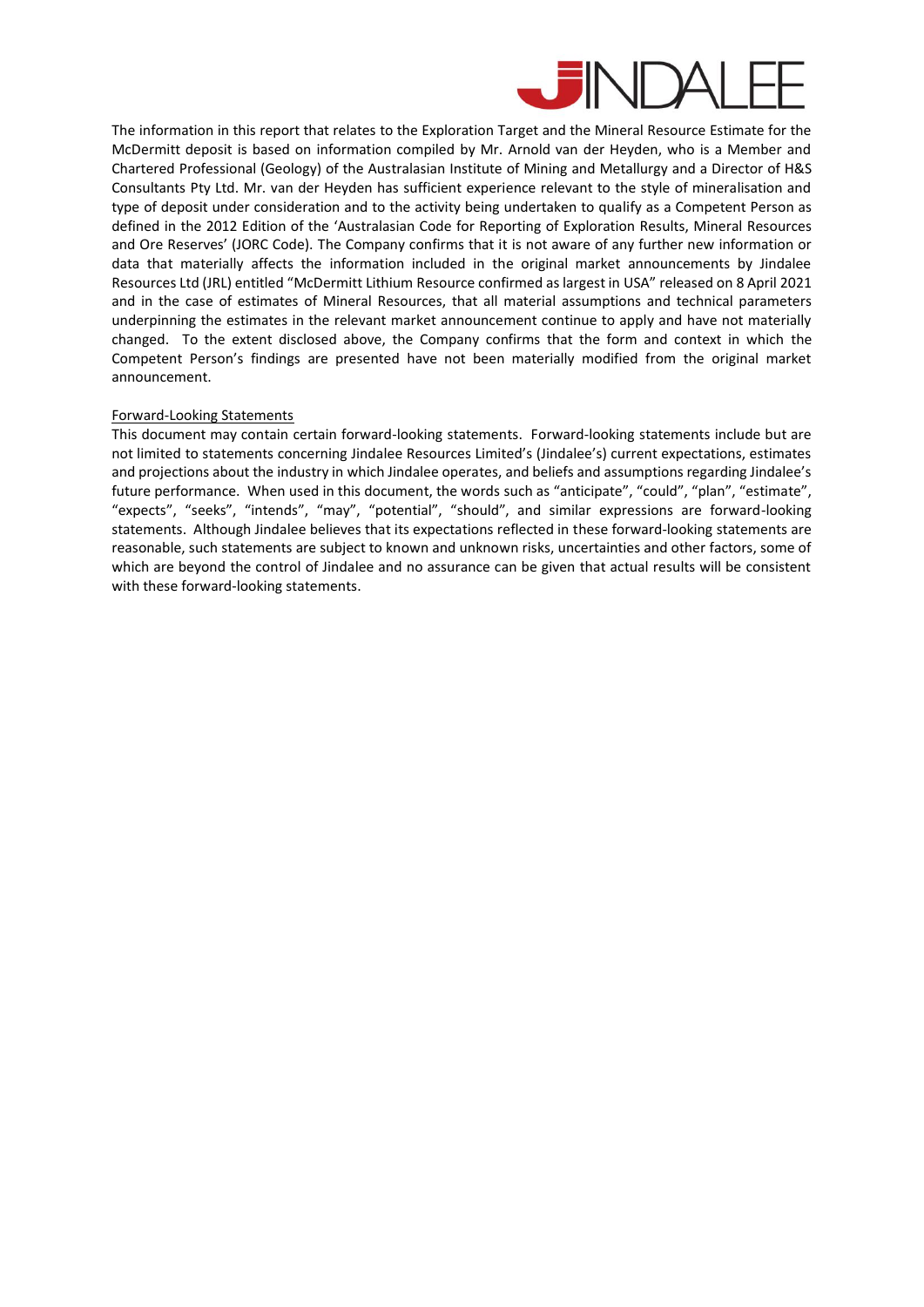

### **Annexure A:**

### **Drill hole summary table with significant intersections for surface RC and diamond drilling completed at McDermitt in 2021**

|               |                |                 |           |         |            | <b>Metres</b> | <b>Metres</b> | Width | Li    |                                                 |
|---------------|----------------|-----------------|-----------|---------|------------|---------------|---------------|-------|-------|-------------------------------------------------|
| Hole ID       | <b>Easting</b> | <b>Northing</b> | <b>RL</b> | Dip/Azi | <b>EoH</b> | From          | To            | (m)   | (ppm) | <b>Comments</b>                                 |
| MDRC017       | 411529         | 4655406         | 1592      | $-90/0$ | 115.9      | 45.8          | 67.1          | 21.4  | 1546  |                                                 |
|               |                |                 |           |         |            | 74.7          | 82.4          | 7.6   | 1424  |                                                 |
|               |                |                 |           |         |            | 102.2         | 114.4         | 12.2  | 1750  | incl. 3.1m @ 2625ppm Li, and mineralised at EoH |
| MDRC018       | 412033         | 4654784         | 1584      | $-90/0$ | 32.0       | 3.1           | 16.8          | 13.7  | 1168  |                                                 |
|               |                |                 |           |         |            | 21.4          | 32.0          | 10.7  | 2354  |                                                 |
| MDRC019       | 412149         | 4655701         | 1628      | $-90/0$ | 166.2      | 9.2           | 22.9          | 13.7  | 1041  |                                                 |
|               |                |                 |           |         |            | 44.2          | 58.0          | 13.7  | 1084  |                                                 |
|               |                |                 |           |         |            | 71.7          | 96.1          | 24.4  | 2173  | incl. 3.1m @ 3425ppm Li from 83.9m              |
|               |                |                 |           |         |            | 105.2         | 143.4         | 38.1  | 1407  |                                                 |
| MDRC020       | 412695         | 4655116         | 1615      | $-90/0$ | 147.9      | 22.9          | 36.6          | 13.7  | 2142  | incl. 7.6m @ 2660ppm Li from 24.4m              |
|               |                |                 |           |         |            | 45.8          | 58.0          | 12.2  | 1133  |                                                 |
| MDRC021       | 413230         | 4653824         | 1602      | $-90/0$ | 166.2      | 3.1           | 13.7          | 10.7  | 1425  |                                                 |
|               |                |                 |           |         |            | 24.4          | 53.4          | 29.0  | 1801  | incl. 12.2m @ 2533ppm Li from 24.4m             |
|               |                |                 |           |         |            | 58.0          | 68.6          | 10.7  | 1021  |                                                 |
|               |                |                 |           |         |            | 73.2          | 88.5          | 15.3  | 1316  |                                                 |
|               |                |                 |           |         |            | 103.7         | 123.5         | 19.8  | 1752  | incl. 6.1m @ 2400ppm Li from 117.4m             |
|               |                |                 |           |         |            | 128.1         | 135.7         | 7.6   | 1189  |                                                 |
| MDRC022       | 414102         | 4652620         | 1567      | $-90/0$ | 141.8      | 0.0           | 21.4          | 21.4  | 1590  | incl. 1.5m @ 3110ppm Li from surface            |
|               |                |                 |           |         |            | 35.1          | 50.3          | 15.3  | 1156  |                                                 |
|               |                |                 |           |         |            | 64.1          | 73.2          | 9.2   | 1775  |                                                 |
| MDD014        | 413300         | 4655034         | 1595      | $-90/0$ | 135.2      | 10.0          | 25.0          | 15.0  | 1889  |                                                 |
|               |                |                 |           |         |            | 29.5          | 38.5          | 9.0   | 1241  |                                                 |
|               |                |                 |           |         |            | 43.0          | 81.0          | 38.0  | 1751  | incl. 3.0m @ 3805ppm Li from 72.0m              |
| <b>MDD015</b> | 412854         | 4655438         | 1606      | $-90/0$ | 118.0      | 24.0          | 45.0          | 21.0  | 1952  | incl. 3.0m @ 3065ppm Li from 27.0m              |
|               |                |                 |           |         |            | 54.0          | 64.5          | 10.5  | 1281  |                                                 |
|               |                |                 |           |         |            | 79.5          | 88.5          | 9.0   | 1435  |                                                 |
| <b>MDD016</b> | 412399         | 4655392         | 1621      | $-90/0$ | 166.2      | 3.0           | 13.5          | 10.5  | 1005  |                                                 |
|               |                |                 |           |         |            | 18.0          | 52.5          | 34.5  | 1124  |                                                 |
|               |                |                 |           |         |            | 61.5          | 85.5          | 24.0  | 2210  | incl. 9.0m @ 3000ppm Li from 64.5m              |
|               |                |                 |           |         |            | 93.0          | 114.0         | 21.0  | 1123  |                                                 |
|               |                |                 |           |         |            | 118.5         | 127.5         | 9.0   | 1915  |                                                 |
|               |                |                 |           |         |            | 136.5         | 144.0         | 7.5   | 1661  |                                                 |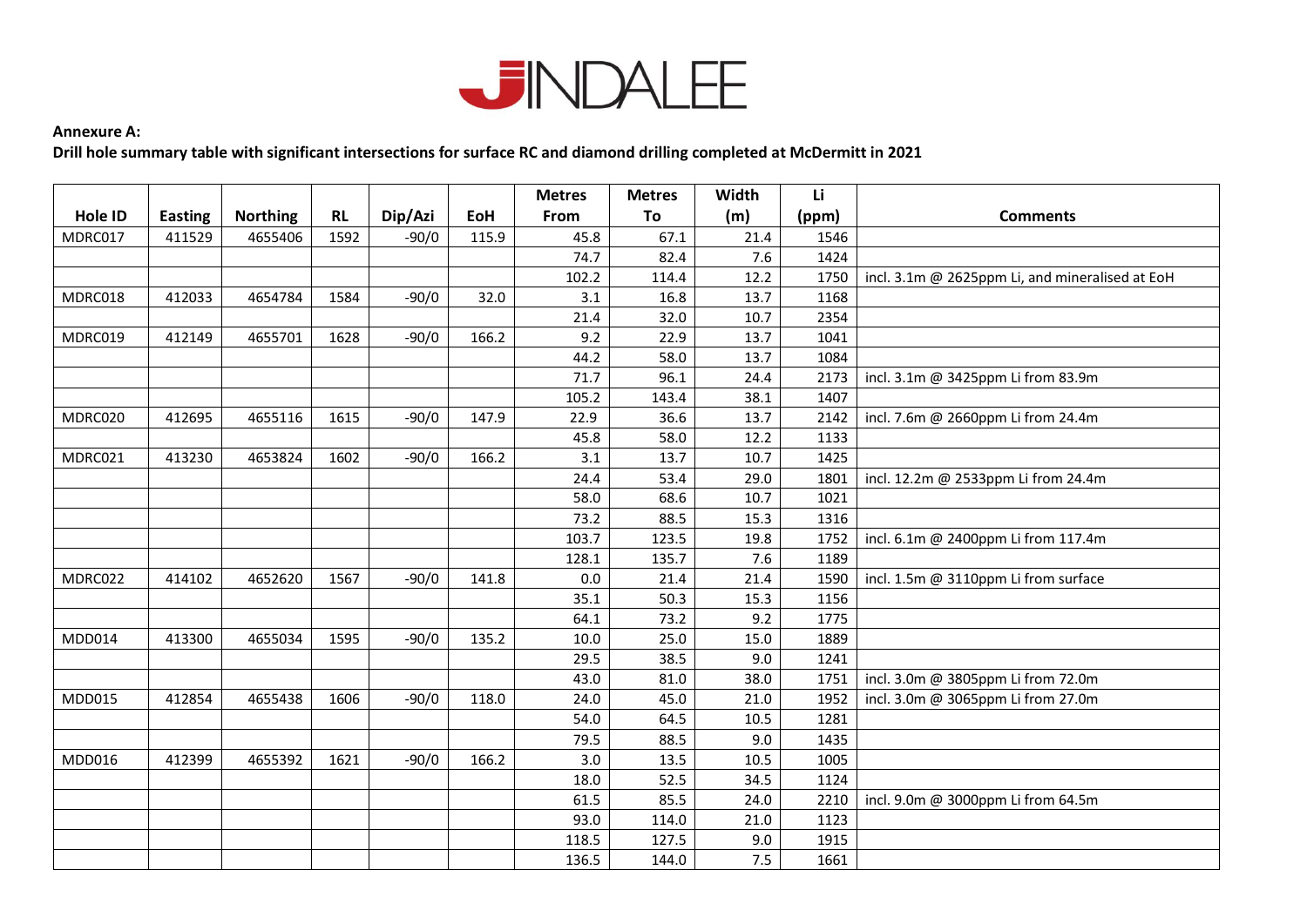

|                |                |                 |           |         |       | <b>Metres</b> | <b>Metres</b> | <b>Width</b> | Li    |                                     |
|----------------|----------------|-----------------|-----------|---------|-------|---------------|---------------|--------------|-------|-------------------------------------|
| <b>Hole ID</b> | <b>Easting</b> | <b>Northing</b> | <b>RL</b> | Dip/Azi | EoH   | <b>From</b>   | To            | (m)          | (ppm) | <b>Comments</b>                     |
| MDD017         | 412638         | 4655874         | 1612      | $-90/0$ | 118.3 | 10.5          | 18.0          | 7.5          | 1276  |                                     |
|                |                |                 |           |         |       | 33.0          | 73.5          | 40.5         | 1714  | incl. 12m @ 2732ppm Li from 33.0m   |
|                |                |                 |           |         |       | 81.0          | 103.5         | 22.5         | 1513  |                                     |
| MDD018         | 413190         | 4654530         | 1605      | $-90/0$ | 133.5 | 15.0          | 42.0          | 27.0         | 2097  | incl. 10.5m @ 2785ppm Li from 15.0m |
|                |                |                 |           |         |       | 48.0          | 108.0         | 60.0         | 1880  | incl. 15.0m @ 2707ppm Li from 84.0m |
| MDD019         | 412540         | 4653925         | 1567      | $-90/0$ | 123.5 | 6.0           | 22.5          | 16.5         | 1547  |                                     |
|                |                |                 |           |         |       | 30.0          | 103.5         | 73.5         | 1554  | incl. 10.5m @ 3055pm Li from 72.0m  |

**Notes:**

• All coordinates are Zone NAD83 Z11

• Intervals are reported on 1000ppm Li cut-off with maximum internal dilution of 10 feet (3.1m)

• Intervals reported meet a minimum downhole width of 20 feet (6.1m)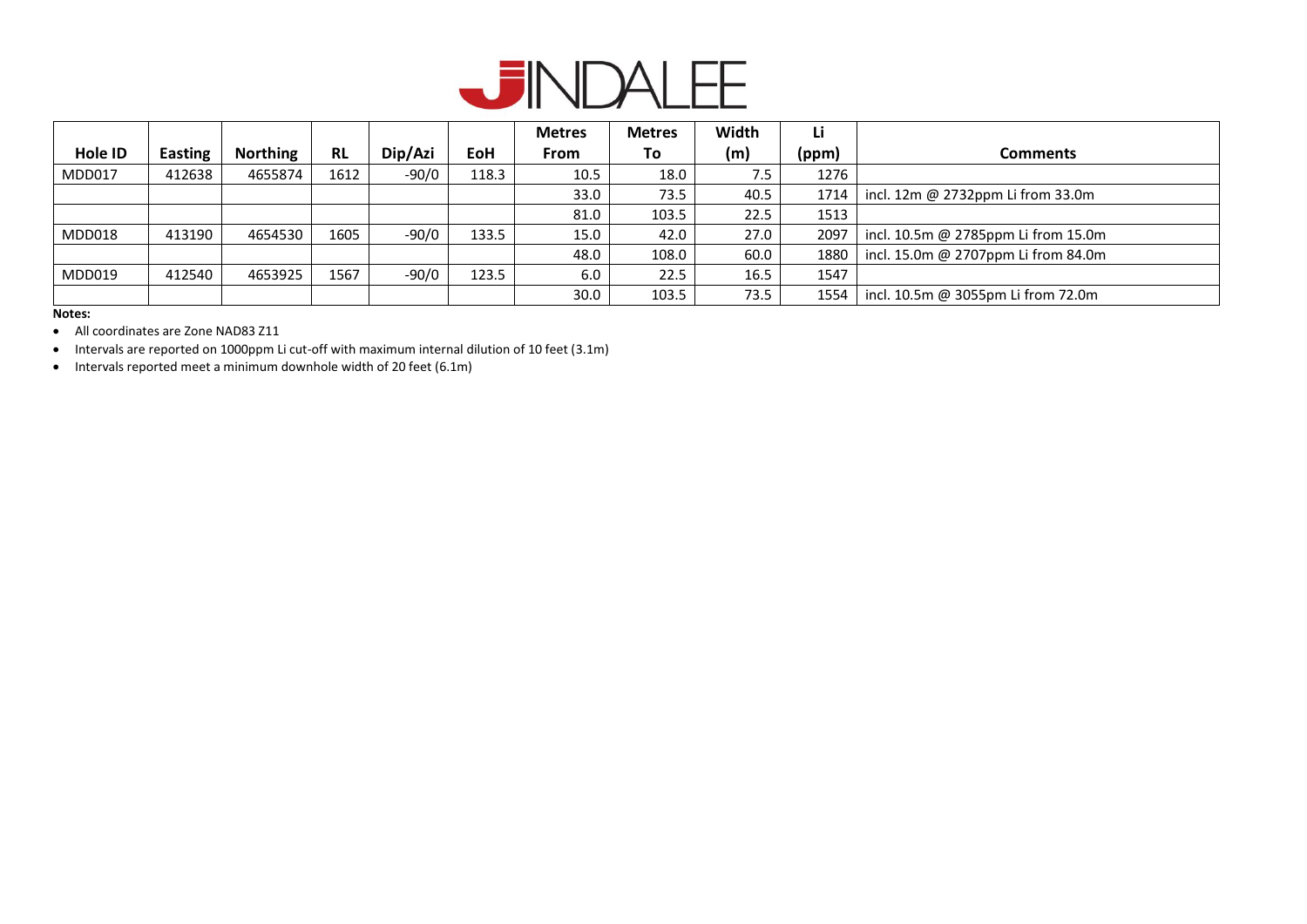

## **Annexure B: JORC Code, 2012 Edition – Table 1 Section 1 Sampling Techniques and Data**

| <b>Criteria</b>               | <b>JORC Code explanation</b>                                                                                                                                                                                                                                                                                                                                                                                                                                                                                                                                                                                                                                                                                                                                                                                                                                                                                                                                                                                                                                                                                | <b>Commentary</b>                                                                                                                                                                                                                                                                                                                                                                                                                                                                                                                                                                                                                                                                                                                                                                                  |
|-------------------------------|-------------------------------------------------------------------------------------------------------------------------------------------------------------------------------------------------------------------------------------------------------------------------------------------------------------------------------------------------------------------------------------------------------------------------------------------------------------------------------------------------------------------------------------------------------------------------------------------------------------------------------------------------------------------------------------------------------------------------------------------------------------------------------------------------------------------------------------------------------------------------------------------------------------------------------------------------------------------------------------------------------------------------------------------------------------------------------------------------------------|----------------------------------------------------------------------------------------------------------------------------------------------------------------------------------------------------------------------------------------------------------------------------------------------------------------------------------------------------------------------------------------------------------------------------------------------------------------------------------------------------------------------------------------------------------------------------------------------------------------------------------------------------------------------------------------------------------------------------------------------------------------------------------------------------|
| Sampling<br>techniques        | Nature and quality of sampling (eg cut channels, random chips, or<br>specific specialised industry standard measurement tools appropriate<br>to the minerals under investigation, such as down hole gamma<br>sondes, or handheld XRF instruments, etc). These examples should<br>not be taken as limiting the broad meaning of sampling.<br>Include reference to measures taken to ensure sample representivity<br>$\bullet$<br>and the appropriate calibration of any measurement tools or systems<br>used.<br>Aspects of the determination of mineralisation that are Material to the<br>Public Report.<br>In cases where 'industry standard' work has been done this would be<br>relatively simple (eg 'reverse circulation drilling was used to obtain 1<br>m samples from which 3 kg was pulverised to produce a 30 g charge<br>for fire assay'). In other cases more explanation may be required,<br>such as where there is coarse gold that has inherent sampling<br>problems. Unusual commodities or mineralisation types (eg<br>submarine nodules) may warrant disclosure of detailed information. | <b>Reverse Circulation (RC)</b><br>RC drilling was used to collect samples at 5 foot (~1.52m) intervals.<br>$\bullet$<br>Approximately 2-4kg was collected from each interval using a riffle<br>splitter (for dry samples) and a rotary splitter (for wet samples).<br>• All samples were placed into individually labelled, consecutively<br>numbered sample bags.<br>The RC samples obtained are considered representative of the<br>material drilled.<br><b>Diamond drilling</b><br>Diamond core was collected in HQ triple tube (HQ3 63.5mm)<br>diameter core.<br>• Core was cut and quarter core sampled on 2m intervals or lithological<br>boundaries.<br>Colluvium/overburden was not sampled<br>All samples were placed into individually labelled, consecutively<br>numbered sample bags. |
| <b>Drilling</b><br>techniques | Drill type (eg core, reverse circulation, open-hole hammer, rotary air<br>$\bullet$<br>blast, auger, Bangka, sonic, etc) and details (eg core diameter, triple<br>or standard tube, depth of diamond tails, face-sampling bit or other<br>type, whether core is oriented and if so, by what method, etc).                                                                                                                                                                                                                                                                                                                                                                                                                                                                                                                                                                                                                                                                                                                                                                                                   | <b>Reverse Circulation</b><br>• RC drilling was completed using a conventional hammer, 2-slot<br>interchange and 4.75 inch bit.<br>Water injection was generally used after setting $10' - 20'$ of casing<br>(~6.1m) with holes drilled wet thereafter.<br>Holes were drilled vertically using 10 foot (3.05m) rods<br><b>Diamond</b><br>Diamond drilling was used to collect HQ3 (63.5mm) diameter core.<br>Core holes were drilled vertically, and core was not oriented                                                                                                                                                                                                                                                                                                                         |
| Drill sample<br>recovery      | Method of recording and assessing core and chip sample recoveries<br>$\bullet$<br>and results assessed.<br>Measures taken to maximise sample recovery and ensure<br>$\bullet$<br>representative nature of the samples.<br>Whether a relationship exists between sample recovery and grade<br>$\bullet$<br>and whether sample bias may have occurred due to preferential<br>loss/gain of fine/coarse material.                                                                                                                                                                                                                                                                                                                                                                                                                                                                                                                                                                                                                                                                                               | <b>Reverse Circulation</b><br>Water inflows were encountered in most holes which may have<br>caused loss of fine (clay) fraction from some intervals, thereby<br>underestimating lithium grade (previous metallurgical testwork has<br>indicated that ~80% of the lithium is in the -10-micron fraction).<br>Two methods will be used to quantify the potential understatement of<br>lithium grades in RC drilling. First the results from assaying of bulk<br>samples taken for metallurgy will be compared to the drill hole                                                                                                                                                                                                                                                                     |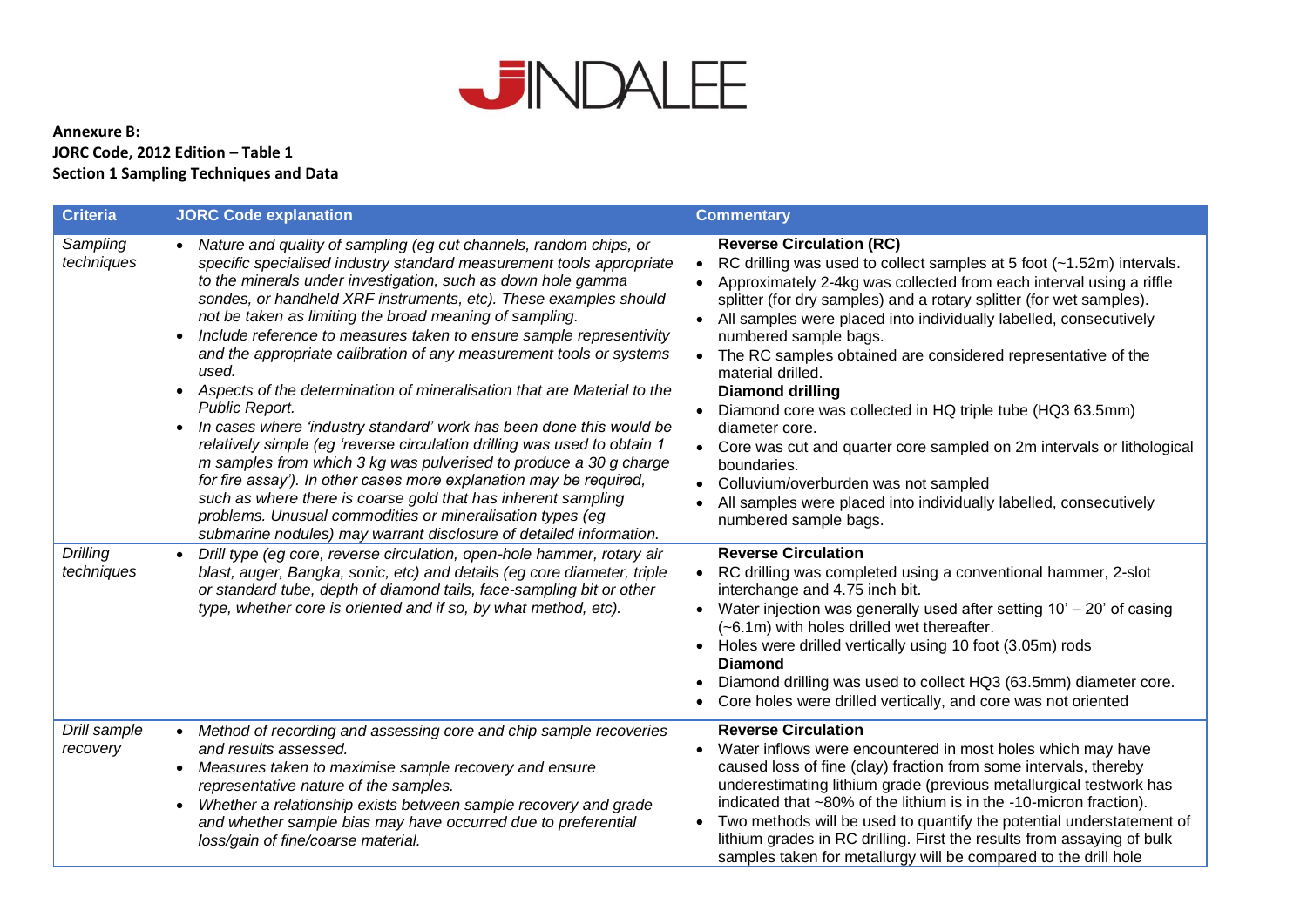

| <b>Criteria</b>                                         | <b>JORC Code explanation</b>                                                                                                                                                                                                                                                                                                                                                                                                                                                                                                                                                                                                                                                                                      | <b>Commentary</b>                                                                                                                                                                                                                                                                                                                                                                                                                                                                                                                                                                                                                                                                                          |
|---------------------------------------------------------|-------------------------------------------------------------------------------------------------------------------------------------------------------------------------------------------------------------------------------------------------------------------------------------------------------------------------------------------------------------------------------------------------------------------------------------------------------------------------------------------------------------------------------------------------------------------------------------------------------------------------------------------------------------------------------------------------------------------|------------------------------------------------------------------------------------------------------------------------------------------------------------------------------------------------------------------------------------------------------------------------------------------------------------------------------------------------------------------------------------------------------------------------------------------------------------------------------------------------------------------------------------------------------------------------------------------------------------------------------------------------------------------------------------------------------------|
|                                                         |                                                                                                                                                                                                                                                                                                                                                                                                                                                                                                                                                                                                                                                                                                                   | sample. Secondly the Company proposes to twin several of the RC<br>holes with diamond core drilling in future drill programs<br><b>Diamond</b><br>Core blocks inserted by the drilling company indicated the length of a<br>run and the amount of recovered core in feet. The site geologist<br>converted this to metres and core recovery was recorded on the<br>sampling sheet. Core recovery was the primary focus for the drill<br>contractor and was typically >90% in the zones of interest.<br>Core recovery was recorded by the site geologist, and 1m downhole<br>depths marked prior to geological logging and sampling<br>No relationship between recovery and grade was observed.<br>$\bullet$ |
| Logging                                                 | Whether core and chip samples have been geologically and<br>geotechnically logged to a level of detail to support appropriate<br>Mineral Resource estimation, mining studies and metallurgical<br>studies.<br>Whether logging is qualitative or quantitative in nature. Core (or<br>costean, channel, etc) photography.<br>The total length and percentage of the relevant intersections logged.                                                                                                                                                                                                                                                                                                                  | Qualitative lithological descriptions (colour, weathering, grain size,<br>lithology, mineralogy, veining textures and other significant features)<br>were recorded by the field geologist.<br>Representative samples of bedrock were collected from each 5 foot<br>interval of every RC hole and were retained in labelled sample chip<br>trays, with chip trays photographed on completion of each hole.<br>Photos (wet and dry) were taken of all core trays for later review.                                                                                                                                                                                                                           |
| Sub-sampling<br>techniques<br>and sample<br>preparation | If core, whether cut or sawn and whether quarter, half or all core<br>$\bullet$<br>taken.<br>• If non-core, whether riffled, tube sampled, rotary split, etc and<br>whether sampled wet or dry.<br>• For all sample types, the nature, quality and appropriateness of the<br>sample preparation technique.<br>Quality control procedures adopted for all sub-sampling stages to<br>maximise representivity of samples.<br>Measures taken to ensure that the sampling is representative of the in<br>$\bullet$<br>situ material collected, including for instance results for field<br>duplicate/second-half sampling.<br>Whether sample sizes are appropriate to the grain size of the material<br>being sampled. | RC samples were split in the field (riffle split if dry; rotary split if wet)<br>and collected in pre-numbered calico bags.<br>Diamond core was cut and quarter or half core sampled.<br>Sample preparation at the laboratory involved crushing to 70% less<br>than 2mm, riffle split off 250g, pulverize split to better than 85%<br>passing 75 microns.<br>Duplicate samples were inserted approximately every 15 samples to<br>check the representivity of samples and precision in assaying.                                                                                                                                                                                                           |
| Quality of<br>assay data<br>and<br>laboratory<br>tests  | The nature, quality and appropriateness of the assaying and<br>laboratory procedures used and whether the technique is considered<br>partial or total.<br>• For geophysical tools, spectrometers, handheld XRF instruments, etc,<br>the parameters used in determining the analysis including instrument<br>make and model, reading times, calibrations factors applied and their<br>derivation, etc.                                                                                                                                                                                                                                                                                                             | Samples were assayed by ALS Laboratories in Reno Nevada via 4<br>acid digest of 0.25g sample split with a 48 element ICP-MS finish.<br>• 4 Acid digests are considered to approach a total digest, as some<br>refractory minerals are not attacked.<br>Certified lithium sediment standards were inserted approximately<br>every 15 samples<br>• Blank samples were inserted approximately every 15 samples to                                                                                                                                                                                                                                                                                             |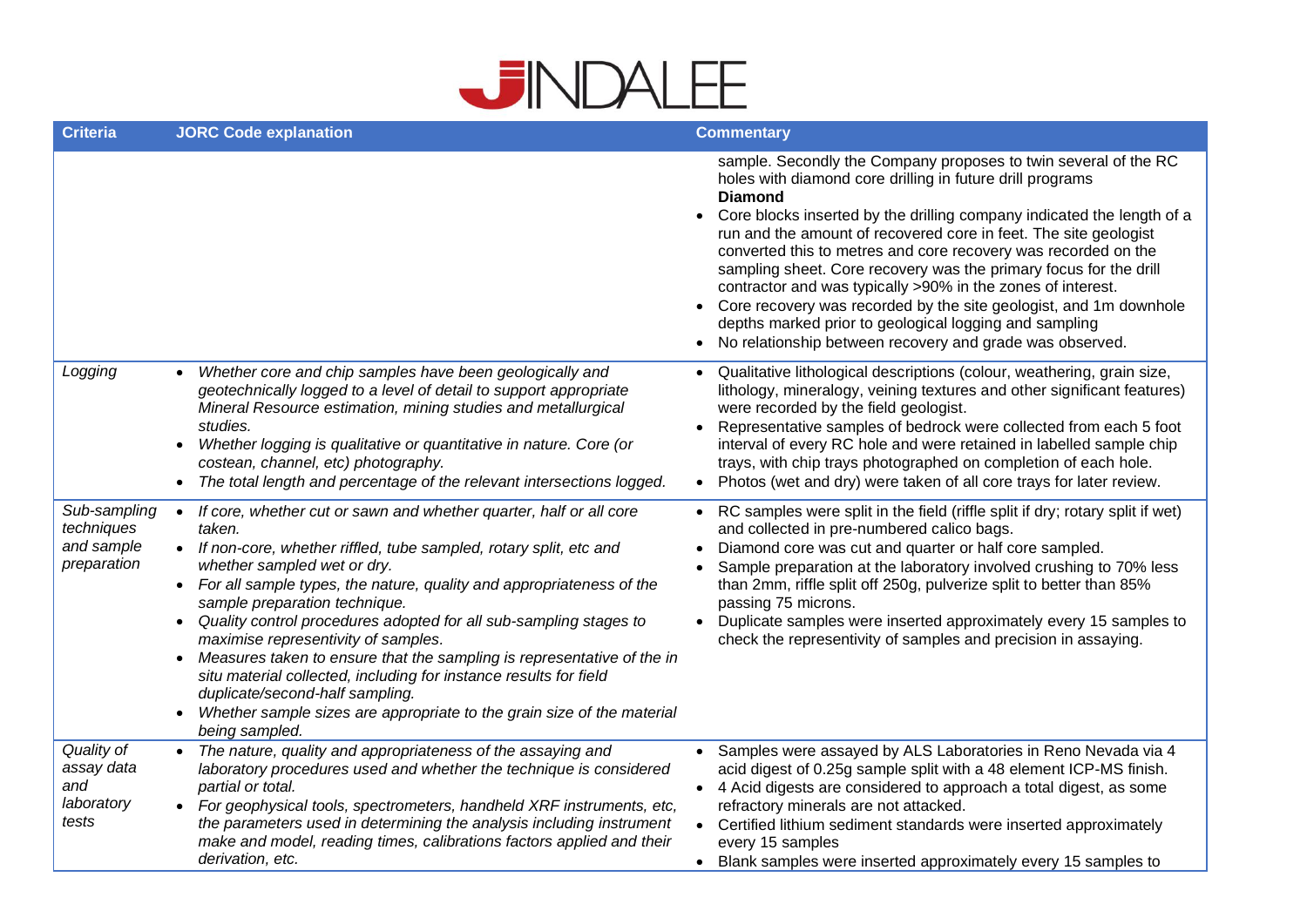

| <b>Criteria</b>                                                     | <b>JORC Code explanation</b>                                                                                                                                                                                                                                                                                                                                                           | <b>Commentary</b>                                                                                                                                                                                                                                                                                                                                                                                                                                                                                                                                                                      |  |  |  |
|---------------------------------------------------------------------|----------------------------------------------------------------------------------------------------------------------------------------------------------------------------------------------------------------------------------------------------------------------------------------------------------------------------------------------------------------------------------------|----------------------------------------------------------------------------------------------------------------------------------------------------------------------------------------------------------------------------------------------------------------------------------------------------------------------------------------------------------------------------------------------------------------------------------------------------------------------------------------------------------------------------------------------------------------------------------------|--|--|--|
|                                                                     | • Nature of quality control procedures adopted (eg standards, blanks,<br>duplicates, external laboratory checks) and whether acceptable levels<br>of accuracy (ie lack of bias) and precision have been established.                                                                                                                                                                   | check for laboratory contamination.<br>Duplicates were taken approximately 1 in every 15 samples<br>All standards, blanks and duplicate data are reviewed as assays are<br>received. Any QAQC data that fails to meet acceptable confidence<br>limits set by Jindalee are followed up with the laboratory as an action<br>item.<br>Laboratory QAQC involves the use of internal lab standards, splits<br>and replicates as part of in-house procedures. ALS Laboratories<br>participates in external umpire assessments to maintain high levels of<br>QAQC in relation to their peers. |  |  |  |
| Verification of<br>sampling and<br>assaying                         | The verification of significant intersections by either independent or<br>$\bullet$<br>alternative company personnel.<br>The use of twinned holes.<br>Documentation of primary data, data entry procedures, data<br>verification, data storage (physical and electronic) protocols.<br>• Discuss any adjustment to assay data.                                                         | Assay results were verified by more than one Jindalee geologist.<br>Data is received and stored electronically with a comparison between<br>the .pdf certificates and the .csv data files indicating no errors in<br>transmission.                                                                                                                                                                                                                                                                                                                                                     |  |  |  |
| Location of<br>data points                                          | • Accuracy and quality of surveys used to locate drill holes (collar and<br>down-hole surveys), trenches, mine workings and other locations<br>used in Mineral Resource estimation.<br>Specification of the grid system used.<br>Quality and adequacy of topographic control.                                                                                                          | Sample locations were surveyed using a handheld Garmin GPS with<br>an accuracy of $+/-$ 3m horizontally, and $+/-$ 5m vertically; hole<br>positions were also checked against a Digital Elevation Model (DEM).<br>Locations are reported in metres NAD83 Zone11.<br>No downhole surveys were undertaken.                                                                                                                                                                                                                                                                               |  |  |  |
| Data spacing<br>and<br>distribution                                 | Data spacing for reporting of Exploration Results.<br>Whether the data spacing and distribution is sufficient to establish the<br>degree of geological and grade continuity appropriate for the Mineral<br>Resource and Ore Reserve estimation procedure(s) and<br>classifications applied.<br>Whether sample compositing has been applied.                                            | The drilling was designed to infill and extend an Inferred and<br>Indicated Mineral Resource reported by the Company on 8 April 2021<br>based on RC and diamond drilling.<br>Drill spacing and distribution is sufficient to establish the degree of<br>geological and grade continuity appropriate for the Mineral Resource<br>estimation and classification applied.<br>Drill spacing is approximately 400m for Indicated classification, and<br>800m for Inferred.                                                                                                                  |  |  |  |
| Orientation of<br>data in<br>relation to<br>geological<br>structure | Whether the orientation of sampling achieves unbiased sampling of<br>possible structures and the extent to which this is known, considering<br>the deposit type.<br>• If the relationship between the drilling orientation and the orientation<br>of key mineralised structures is considered to have introduced a<br>sampling bias, this should be assessed and reported if material. | Vertical drill holes were appropriate for assessing the flat lying units of<br>interest. Downhole lengths reported are therefore the same as true<br>widths.                                                                                                                                                                                                                                                                                                                                                                                                                           |  |  |  |
| Sample<br>security                                                  | The measures taken to ensure sample security.                                                                                                                                                                                                                                                                                                                                          | Samples were collected by qualified geological consultants engaged<br>by Jindalee and stored on site in locked sample storage bins provided                                                                                                                                                                                                                                                                                                                                                                                                                                            |  |  |  |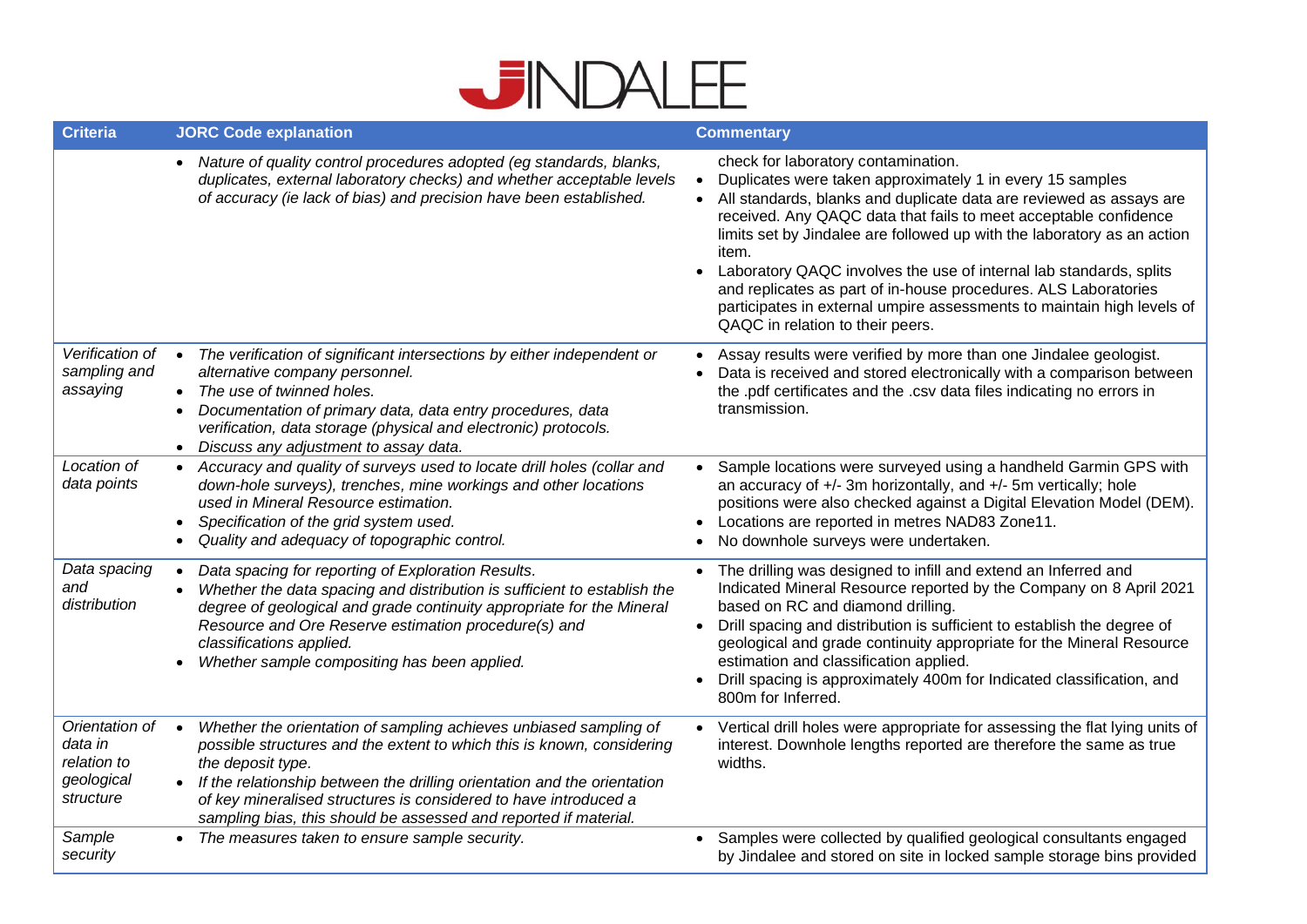

| <b>Criteria</b>      | <b>JORC Code explanation</b>                                          | <b>Commentary</b>                                                                                        |  |  |
|----------------------|-----------------------------------------------------------------------|----------------------------------------------------------------------------------------------------------|--|--|
|                      |                                                                       | by ALS Laboratories, who then collected the bins and transported<br>them to their facility in Elko, USA. |  |  |
| Audits or<br>reviews | The results of any audits or reviews of sampling techniques and data. | QAQC data is reviewed regularly with each returned assay batch and<br>reported on a per program basis.   |  |  |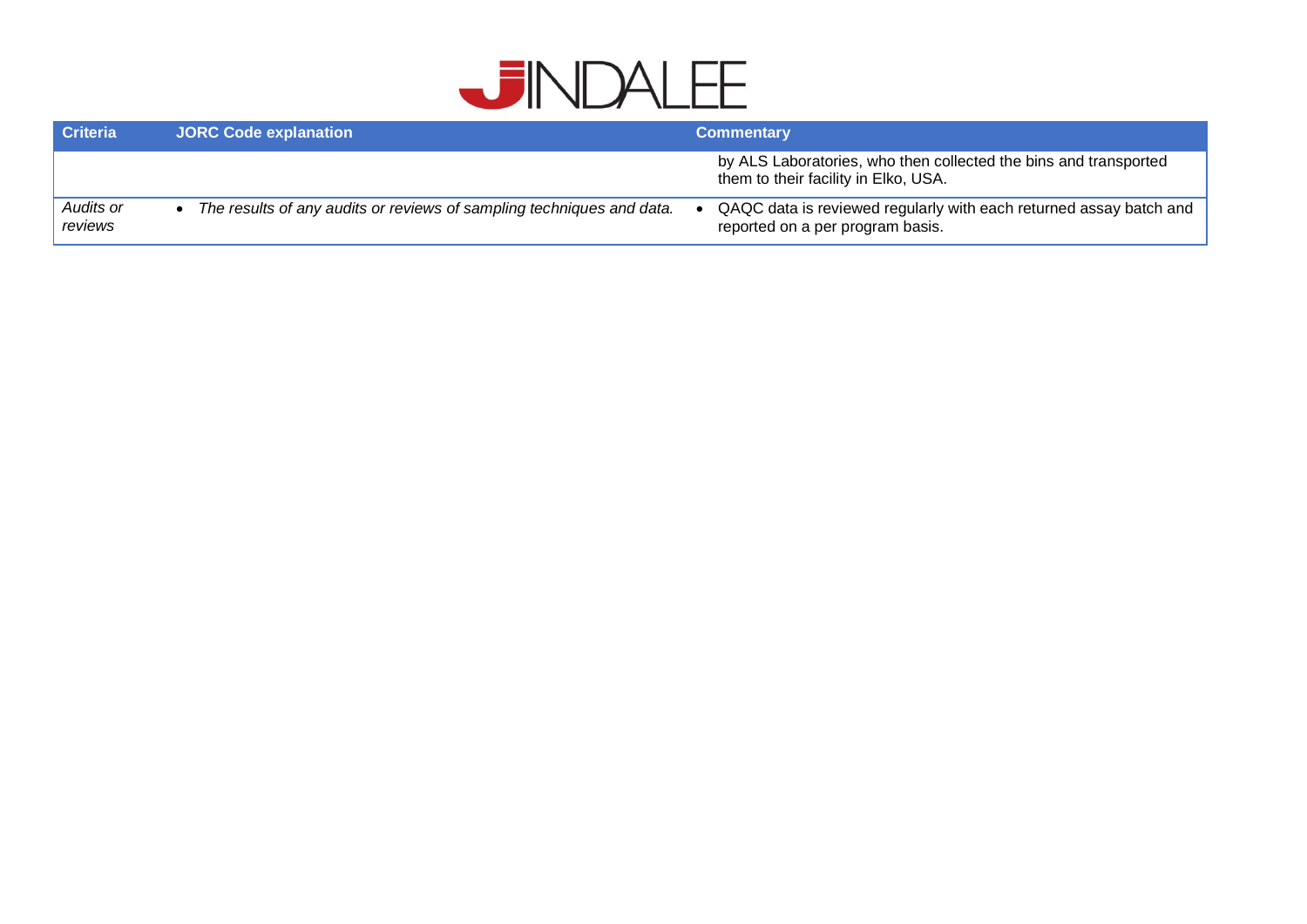

## **Section 2 Reporting of Exploration Results**

# (Criteria listed in the preceding section also apply to this section.)

| <b>Criteria</b>                                         | <b>JORC Code explanation</b>                                                                                                                                                                                                                                                                                                                                                                                                                                                                                                                                                                                                                                                                                                  | <b>Commentary</b>                                                                                                                                                                                                                                                                                                                                                                                                           |
|---------------------------------------------------------|-------------------------------------------------------------------------------------------------------------------------------------------------------------------------------------------------------------------------------------------------------------------------------------------------------------------------------------------------------------------------------------------------------------------------------------------------------------------------------------------------------------------------------------------------------------------------------------------------------------------------------------------------------------------------------------------------------------------------------|-----------------------------------------------------------------------------------------------------------------------------------------------------------------------------------------------------------------------------------------------------------------------------------------------------------------------------------------------------------------------------------------------------------------------------|
| <b>Mineral</b><br>tenement and<br>land tenure<br>status | Type, reference name/number, location and ownership including<br>agreements or material issues with third parties such as joint<br>ventures, partnerships, overriding royalties, native title interests,<br>historical sites, wilderness or national park and environmental<br>settings.<br>The security of the tenure held at the time of reporting along with any<br>known impediments to obtaining a licence to operate in the area.                                                                                                                                                                                                                                                                                       | • Samples reported are all from land managed by the US Bureau of<br>Land Management, with the mineral rights held under placer claims<br>owned 100% by HiTech Minerals Inc., a wholly owned US based<br>subsidiary of Jindalee Resources Limited.<br>No joint ventures or royalty interests are applicable.                                                                                                                 |
| Exploration<br>done by other<br>parties                 | Acknowledgment and appraisal of exploration by other parties.<br>$\bullet$                                                                                                                                                                                                                                                                                                                                                                                                                                                                                                                                                                                                                                                    | • At McDermitt, historic uranium exploration by Chevron first identified<br>the presence of lithium. Lithium Americas Corp (TSX: LAC) is<br>exploring the southern end of the McDermitt caldera, approximately<br>30km south of the Project area for lithium within geologically identical<br>stratigraphy.                                                                                                                 |
| Geology                                                 | Deposit type, geological setting and style of mineralisation.<br>$\bullet$                                                                                                                                                                                                                                                                                                                                                                                                                                                                                                                                                                                                                                                    | Lithium is hosted in flat-lying lacustrine sediments deposited within<br>$\bullet$<br>the Tertiary aged McDermitt caldera.                                                                                                                                                                                                                                                                                                  |
| Drill hole<br>Information                               | • A summary of all information material to the understanding of the<br>exploration results including a tabulation of the following information<br>for all Material drill holes:<br>easting and northing of the drill hole collar<br>$\circ$<br>elevation or RL (Reduced Level - elevation above sea level in<br>metres) of the drill hole collar<br>dip and azimuth of the hole<br>down hole length and interception depth<br>$\Omega$<br>hole length.<br>$\circ$<br>If the exclusion of this information is justified on the basis that the<br>information is not Material and this exclusion does not detract from<br>the understanding of the report, the Competent Person should clearly<br>explain why this is the case. | • Please see table and figures in main body of text.                                                                                                                                                                                                                                                                                                                                                                        |
| Data<br>aggregation<br>methods                          | In reporting Exploration Results, weighting averaging techniques,<br>maximum and/or minimum grade truncations (eg cutting of high<br>grades) and cut-off grades are usually Material and should be stated.<br>Where aggregate intercepts incorporate short lengths of high grade<br>$\bullet$<br>results and longer lengths of low grade results, the procedure used<br>for such aggregation should be stated and some typical examples of<br>such aggregations should be shown in detail.<br>The assumptions used for any reporting of metal equivalent values<br>$\bullet$<br>should be clearly stated.                                                                                                                     | Significant intercepts are presented as a simple average above a<br>$\bullet$<br>1000ppm Li cut-off, with a maximum of 10 feet (3.05m) internal<br>'waste' (where 'waste' is defined as intervals with less than 1000ppm<br>$Li$ ).<br>Lithium carbonate equivalent ('LCE') is calculated by taking the Li<br>$\bullet$<br>value and multiplying by 5.323 to determine the molar equivalent in<br>standard industry fashion |